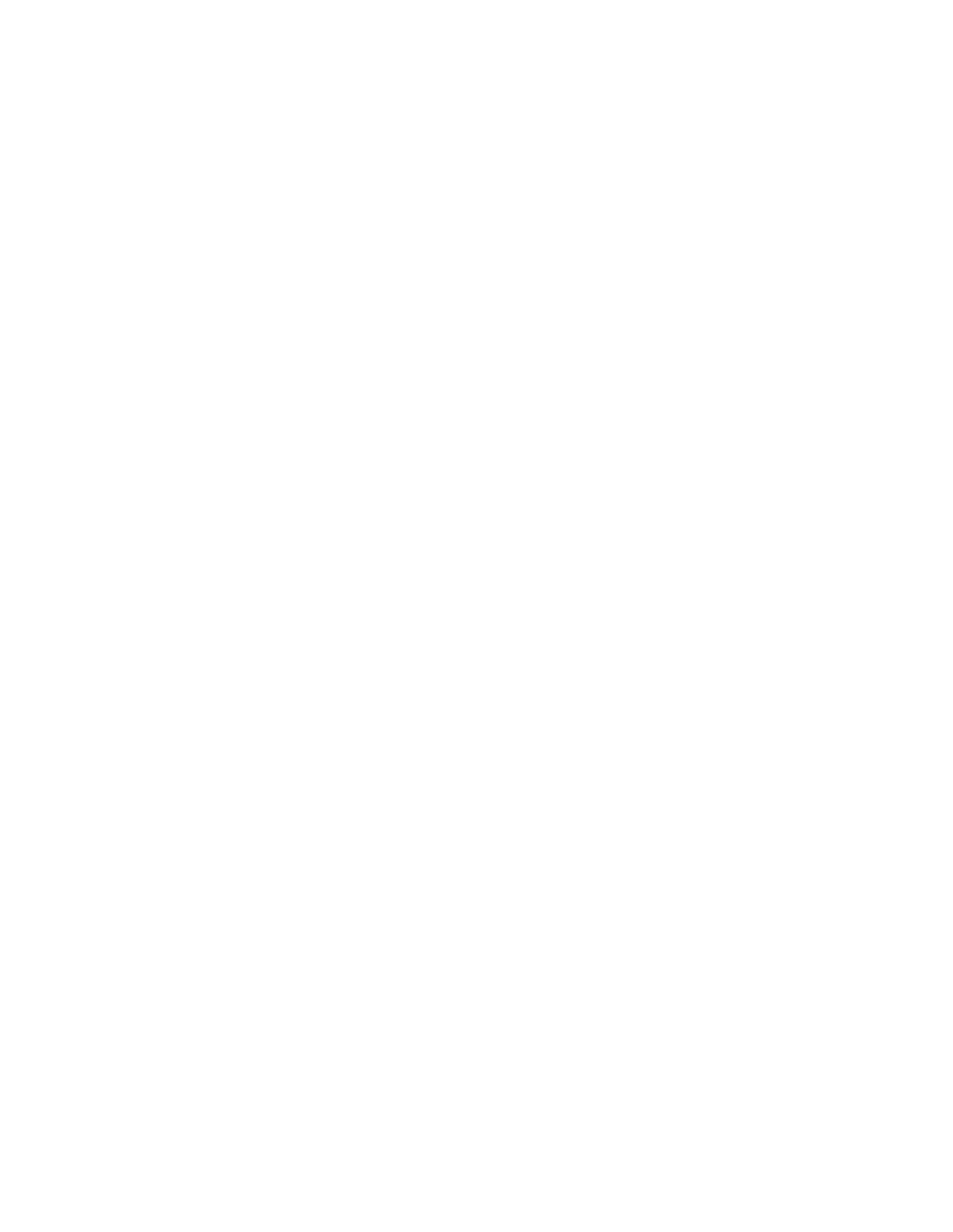Therein, we show challenges and impediments in the process. Furthermore, we explore different frameworks used in practice and aim to derive methods and approaches to overcoming these challenges and barriers.

Based on the challenges discussed above, the following research questions have been derived:

- **RQ1:** What challenges/barriers exist in SMEs when introducing DevOps?
- **RQ2:** How can companies overcome these challenges?

In accordance with the research questions posed, we aim to achieve the following goals for this paper:

- 1. Map the status quo of the connection between agile software development and IT operations and derive practice-oriented approaches for the implementation of DevOps.
- 2. Derive common attributes that relate to commonly used DevOps implementation practices and frameworks.
- 3. Deriving actionable organizational measures to mitigate resistance to embedding the DevOps mindset.

# **2. Methodology**

This paper follows the tradition of business informatics, which sees itself as an applied science and draws on instruments from real, formal, and engineering science perspectives. On this basis, theory-practice integrating research approaches are used, with the aim of presenting practice-relevant results and recommendations, but also creating transparency in order to evaluate the scientific contribution of the paper.

In the upcoming section a literature review provides the most recent state of DevOps research, leading to a concluding discussion on challenges and barriers to DevOps for organizations. A literature review was conducted investigating contributions ranging from 2014 until 2021. In order to classify existing approaches and identify their relevance for the identified problem, the taxonomy framework by Cooper [9] is applied. This taxonomy addresses six characteristics: (1) focus,  $(2)$  goal,  $(3)$  perspective,  $(4)$  coverage,  $(5)$ organization, and (6) audience (p. 109). The following configuration of characteristics is applied for the literature review (see Table 1).

**Table 1. Configuration of the literature review based on Cooper (p. 109) [9]** 

| Charac-<br>teristic     | Configura-<br>tion                                   | <b>Description</b>                                                                                                                           |
|-------------------------|------------------------------------------------------|----------------------------------------------------------------------------------------------------------------------------------------------|
| $(1)$ Focus             | Research<br>outcome                                  | The review focusses on<br>the findings of present<br>contributions 2014 until<br>2021                                                        |
| $(2)$ Goal              | Identifica-<br>tion of cen-<br>tral issues           | The primary goal of the<br>literature review is to ex-<br>plore the field of DevOps<br>thoroughly and identify<br>central issues.            |
| $(3)$ Per-<br>spective  | Neutral                                              | Given the focus of the re-<br>view, the perspective is<br>neutral when presenting<br>findings as facts.                                      |
| $(4)$ Cover-<br>age     | Exhaustive<br>review with<br>selective ci-<br>tation | A manageable number of<br>608 articles are reviewed<br>focussing on contribu-<br>tions in English                                            |
| $(5)$ Organ-<br>isation | Historical                                           | The review is organized<br>chronologically, empha-<br>sising the progression of<br>contributions in the field<br>over time.                  |
| $(6)$ Audi-<br>ence     | Specialised<br>Scholars                              | The audience of this<br>work are in the intersec-<br>tion of computer science<br>and business, coming<br>from both,<br>science and practice. |

Following the approach by Cooper [9], who proposed a stage model for conducting literature reviews, the following databases were searched, using "DevOps", "Development" AND "Operations", "DevOps Adoption" as search terms in titles and abstracts:

(1) ACM Digital Library, (2) IEEE Xplore Digital Library to explore sources with a technology perspective such as the development and implementation of DevOps systems, (3) AIS Electronic Library (AISeL) to locate core DevOps topics such as the use of DevOps in organizations or in management.

In addition to these management and technical related databases, (4) the SprinerLink database is queried, which covers recent journals, books, and book series to the analysis.

The ACM Digital Library yielded 42 and the IEEE Xplore 175 results. Although relatively new, 197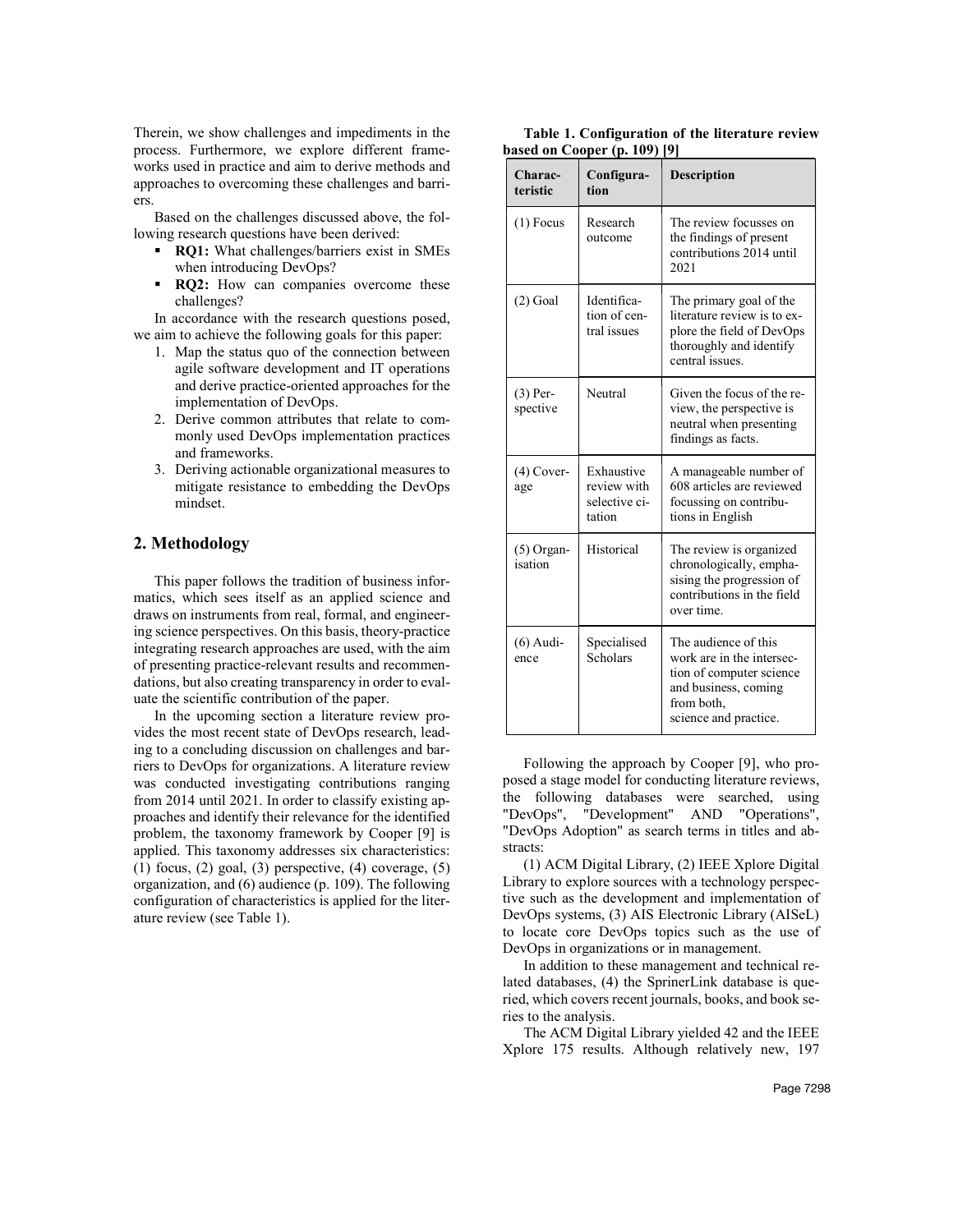DevOps contributions were found by AISeL. Finally, the SpingerLink database yielded 194 results. This makes a total number of 608 contributions that were analyzed. After excluding inappropriate entries, as well as double counts (i.e. the same article listed in several databases, total of twenty-five contributions are analyzed in more detail. This includes the reading of each paper's abstract, introduction, and conclusion section. Of these studies, twenty-three were attributed to academic research. Unfortunately, no contribution was found dealing with DevOps in conjunction with SME. Tables 2- 4 provide an overview of the analyzed articles summarizing the objectives, placement of the DevOps aspects, and utilized research strategies according to Saunders, Lewis and Thornhill [28, p. 160).

The remainder of this paper is organized as follows: The first part provides the basic understanding, which includes definitions as well as challenges and already established approaches in practice (Section 3). This part is therefore essential, as the later sections build on it. Initial ideas and possible recommendations to practitioners may nevertheless emerge in this part, which is why they are also recorded.

In a second part, we present the results of our systematic literature review and show what has been researched so far in the DevOps adoption area. Based on this, we derive the aspects that have research potential. These are finally discussed and critically examined. A conclusion section with future work forms the final part of this paper.

## **3. DevOps**

#### **3.1. Definition**

DevOps is often described as a software engineering culture and philosophy, which employs crossfunctional teams in order to build test and release software faster and more reliably [24]. This is mainly achieved through automation. DevOps aims to improve collaboration between development and operation teams in software development.

In the scientific community, many views and stances on DevOps have been developed. Macarthy & Bass [24] show two conflicting views: DevOps is a cultural movement used to facilitate rapid software development (1) and the view that DevOps is rather a job description, which requires both development and IT operation skills (2).

Reflecting on these views of DevOps as well as its practical use, it becomes clear that automation only does not mean DevOps. Automation is an important part of DevOps, but there are additional aspects that

need to be considered [31]: culture, processes, organization, automation, and continuous improvement.

Since much of the research done in DevOps relies on the cultural movement view, this will also be the view we represent in this paper. Furthermore, we believe that this view is essential for the perceived benefits of DevOps.

### **3.2. Driving factors of DevOps**

Taking the development of application in the consideration, the importance of DevOps becomes clear. The high pressure on IT is mainly caused by three factors [31]: external environment (1), internal organization (2) and technical development (3).

The external environment (1) is adapting quickly and is changing the requirements for service deployments and applications, as well as the nature of collaboration within enterprises [31].

The internal organization (2) of the IT departments is also changing. An agile software development approach such as DevOps enables the organization to have quicker IT solutions. The implementation period can be shortened with an agile solution [18].

From an application maintenance point of view, the requirements for stability, governance and availability are becoming higher. Moreover, well established controls and processes need to be in place in order to be productive [31].

In addition to that, the technical development (3) needs to be considered [18]. Efficient open-source systems such as Jenkins, Ansible, Docker, Nagios, Git and/or OpenStack provide an option for the automation of DevOps. Simplified monitoring enables these tools to provide better evaluations of application behavior [31].

DevOps popularity is also driven by the benefits companies seek to obtain by adopting it. The key benefits are faster turnaround, shorter time to market, increased customer satisfaction, quality improvement, highly collaborative and motivated teams as well as improved productivity and efficiency [15].

#### **3.3. The rise of DevOps**

As explained previously, DevOps has become more popular in the last decade. This rise has its origin with some well-known companies such as Google, Apple, Amazon etc. that have been able to successfully implement and reap profits from it [3, 18].

Many companies of different industries are inspired by these promising developments and strive to achieve similar results by adopting such concepts and restructuring their IT based on common frameworks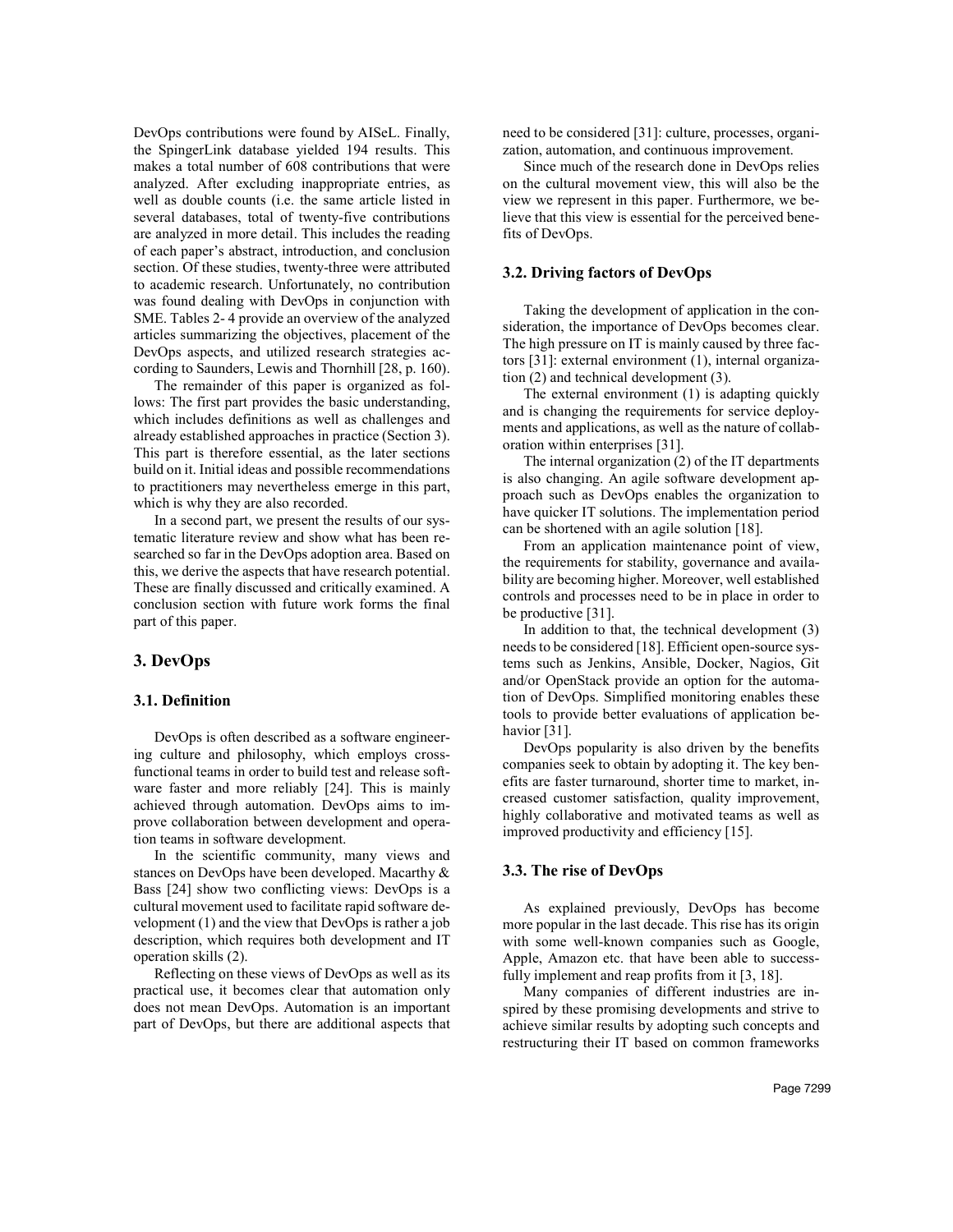(e.g. ITIL). However, due to the complexity of their architecture or their previous production cycles, they often encounter - as mentioned above - various hurdles that require the necessary attention, resources, and effort. These aspects are typically organizational, sociotechnical, and technical in nature [7].

Through the work of Capizzi et al. [8], which is based on a longitudinal ethno-methodological approach, they have followed companies in their DevOps journey and identified eight different pitfalls that every company should consider before implementing DevOps. The results presented, however, are aimed at a fine-grained layer, either based on a specific company, or so vague that not every company can refer to it. Comparative results can be found in Bordeleau et al. [5], which have worked with practice partners and have surveyed their problems and tried to solve them.

These research papers deal mostly with individual challenges that organizations have. A deeper and more generalized view to answer the questions posed in a holistic yet comprehensible approach that organizations can use as a handbook and evaluate themselves is sparse in the literature.

Table 2 presents the state of the art in DevOps literature.

#### **3.4. Implementation & adoption**

Today, customers and users expect software applications to cater to their frequently changing needs [15]. In order to accommodate changing customer needs, it is imperative for companies to make frequents releases and deployments. This requires an environment that is disciplined; otherwise it may lead to a number of failures, customer dissatisfaction and losses. DevOps aims to fill this gap and the guiding principles can be summed up as follows: culture, measurement, collaboration, and automation [15].

Gupta et al. [15] identified four major (latent) variables, which influence the DevOps implementation process: source control (1), automation (2), cohesive teams (3) and continuous delivery (4).

In total eighteen attributes represent these factors. With the help of experts in the field, they were able to confirm that these factors are independent from each other. Based on these factors, 10 major sub-factors were identified, that influence implementation [15]. These are branching patterns, branching changes, feature toggle, automated code review, automated testing, branching depth, automated tools for monitoring and infrastructure as a Code. With the help of this framework, practitioners are able to conduct a detailed assessment of the maturity level of the DevOps implementation. This method uses statistical analysis [15].

Other popular frameworks include culture, automation, measurement, sharing and services as the main dimensions of DevOps [29]. As mentioned earlier some researchers classify DevOps as a cultural movement that enables rapid development [17, 22, 25].

The cultural movement has four defining characteristics: open communication, incentive and responsibility alignment, respect, and trust. However, some researchers argue that cultural aspects themselves cannot be the defining characteristics of DevOps but rather enablers to support software engineering process capabilities [29].

Another point of view some researchers hold is that DevOps can be characterized by several defining enablers. Three core aspects include: capability enablers, cultural enablers, and technological enablers [29]. These enablers can be seen as potential requirements to be met for implementing DevOps.

Capability enablers focus on basic activities in software development (i.e. planning, development, testing and deployment). These activities are carried out continuously and require that the support of technical practices such as test automation and effective collaboration between the teams is given [29]. The technological enablers are needed to support the DevOps capabilities by automating tasks. By automating tasks, continuous delivery and deployment is facilitated. Cultural enablers are related to behaviors that DevOps teams must exhibit to support DevOps capabilities. This requires extensive collaboration, low effort communication as well as shared goals and collective ownership [29].

## **3.5 Common attributes associated with DevOps**

Lwakatare et al. [23] conducted a literature review on the DevOps issue and found these four elements to be key for DevOps implementation: collaboration (1) automation  $(2)$ , measurement  $(3)$  and monitoring  $(4)$ .

In the academic literature, there seems to be a consensus among practitioners, that DevOps at its core encompasses a culture of collaboration between software development and operations teams [23]. Testers and quality assurance teams are also important stakeholders. The collaboration aspect is enforced by sharing information, skillset broadening and shifting responsibilities between the two teams.

Moreover, a general sense of shared responsibility is instilled. A proper implementation of these approaches requires a change in the mind-set of the teams as well as changes in the culture of the organization [23]. Furthermore, collaboration has an impact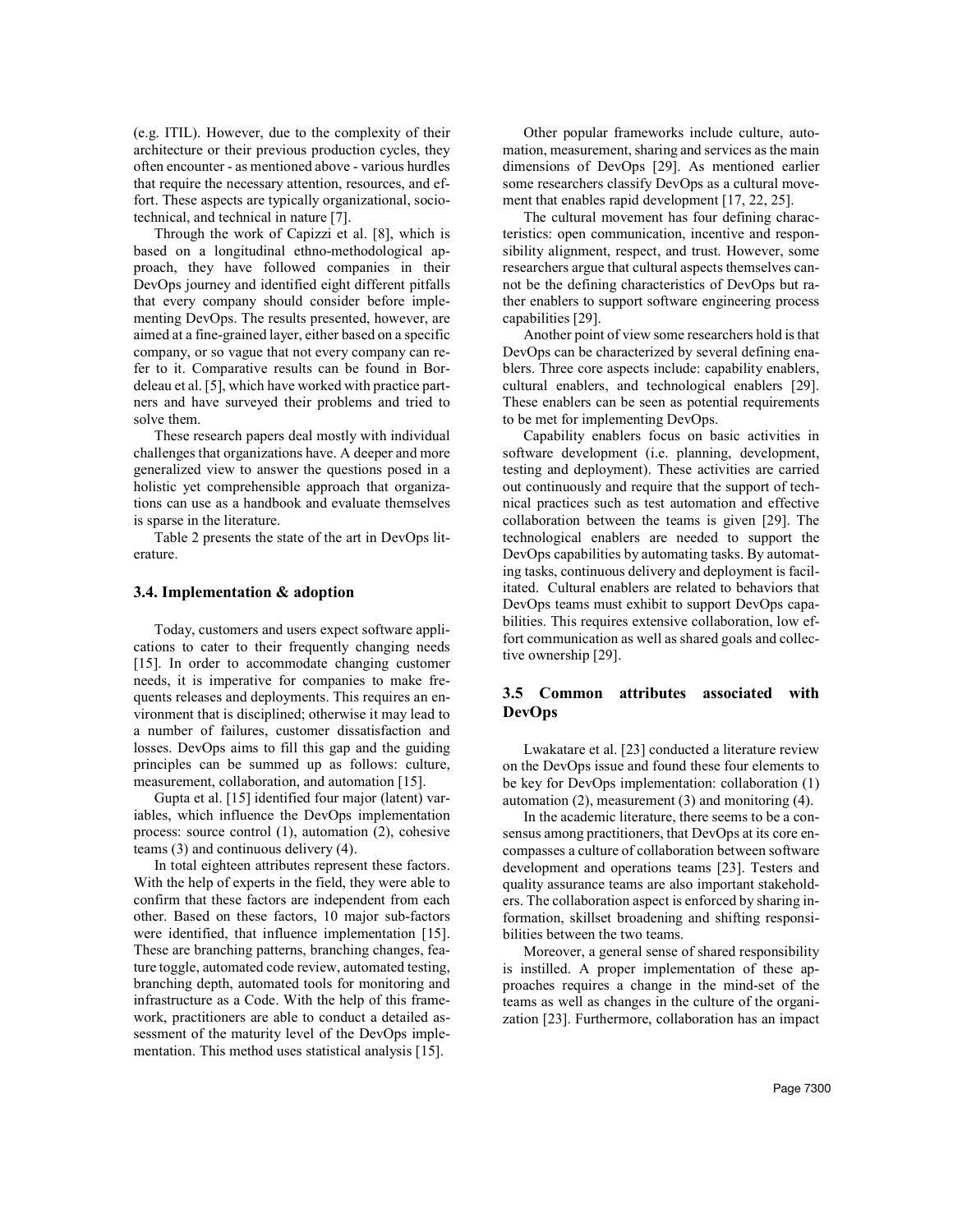on the team structure and leads to changes in the required skillsets of software development and operations personnel.

Practitioners and scholars agree that automation in operations processes and testing is an essential part of DevOps and necessary in software development [23]. Operations processes need to be able to keep up with the pace of agile software development and continuous integration (CI). Therefore, these processes need to be repeatable, flexible, and fast [23]. This is done by eliminating manual processes. Especially in complex environments manually deploying functionality and managing configurations repeatedly and quickly is time consuming. Moreover, quality of deployed functionality is improved by test automation and CI [23]. A common approach used to address manual processes is known as Infrastructure as a Code (IaC). This concept describes the idea that almost all actions performed to the infrastructure can be automated [23].

Another important element according to Lawakatare et al. [23] is the ability to measure the development process. This is done by incorporating metrics, which help increase the efficiency. Furthermore, measurement should not only cover quality assurance efforts, but data should be used to seek insights about quality and usefulness of software functionality [23].

Lastly, monitoring tools are used to obtain information regarding a systems overall health [23]. However, locating the problem in largely voluminous logs is time-consuming. Furthermore, continuous deployment poses a challenge for monitoring activities since they require them to be effective and fast [23]. In DevOps, these challenges are addressed by putting am emphasis on collaboration such that the systems are design to expose relevant information. This information is provided to developers, product management and is used for product improvement and customization [23].

Table 3 gives an overview over commonly identified attributes, which are essential to a successful DevOps implementation.

## **3.6. Challenges & barriers in the implementation process**

Many companies face challenges in the implementation process of DevOps. The six major challenges that small and medium-sized enterprises (SMEs) face today are [16]:

- **Costs**: should remain calculable.
- **Risks**: should remain low and assessable.
- **Scope**: should be flexible (benefit dependent)
- **Quality**: should be appropriate and measurable by criteria.
- **Business Value**: is the focus of all development activities as a business-customer- and stakeholder benefit.
- **Time:** it is important to be able to react adequately to market changes and to be able to quickly verify or falsify hypotheses about possible customer needs.

Due to a number of factors, DevOps implementation can prove to be unsuccessful. Insufficient communication is a key impediment for adopting DevOps successfully. Operations teams do not always pass or monitor all the performance and further metrics that can be useful to developers, which can also cause problems [25]. In suboptimal cases, developers and operations engineers care about possibly conflicting and different, metrics: developers worry about the release frequency whereas operations personnel are concerned with the uptime of servers [25].

Tools can create another problem of Dev and Ops teams, having completely different toolsets and metrics [14]. The communication between the two teams could be lacking if it occurs only through electronic systems, causing delays in reaction times to issues [25]. DevOps relies on variety of tools to construct a process. In-person communication is hard to replace with electronic tools. Furthermore, the integration of those tools can prove difficult and problematic to maintain and integrate at times. Thus, resistance to change occur [14]. The necessity of maintaining legacy systems is one of the biggest issues the developers face [17].

The adoption of DevOps also highlights cultural matters. A deep-rooted company can be a challenge since profound changes to the cultural mindset are required. There are a number of changes, responsibilities shift, people have to rethink their established roles and roles merge [25]. The move to DevOps can seem scary to many key stakeholders and team members [14].

Developers may have to take on new responsibilities for the operating environment, such as being oncall for system failures, and may have to take on responsibilities they are not used to. At the same time, operations staff may be wary because they are overwhelmed with handling more frequent releases, or developers may take away their domain. However, there is no consensus on how to effectively empower collaboration among departments, and there are only a few tools for tackling this issue [20].

Access to production system can be contractually or legally restricted so the company's feasibility and constraints in different domains need to be considered when applying DevOps. In some cases, the environments like data systems or databases used in production systems can be complicated enough to make replicating the environments for testing and verification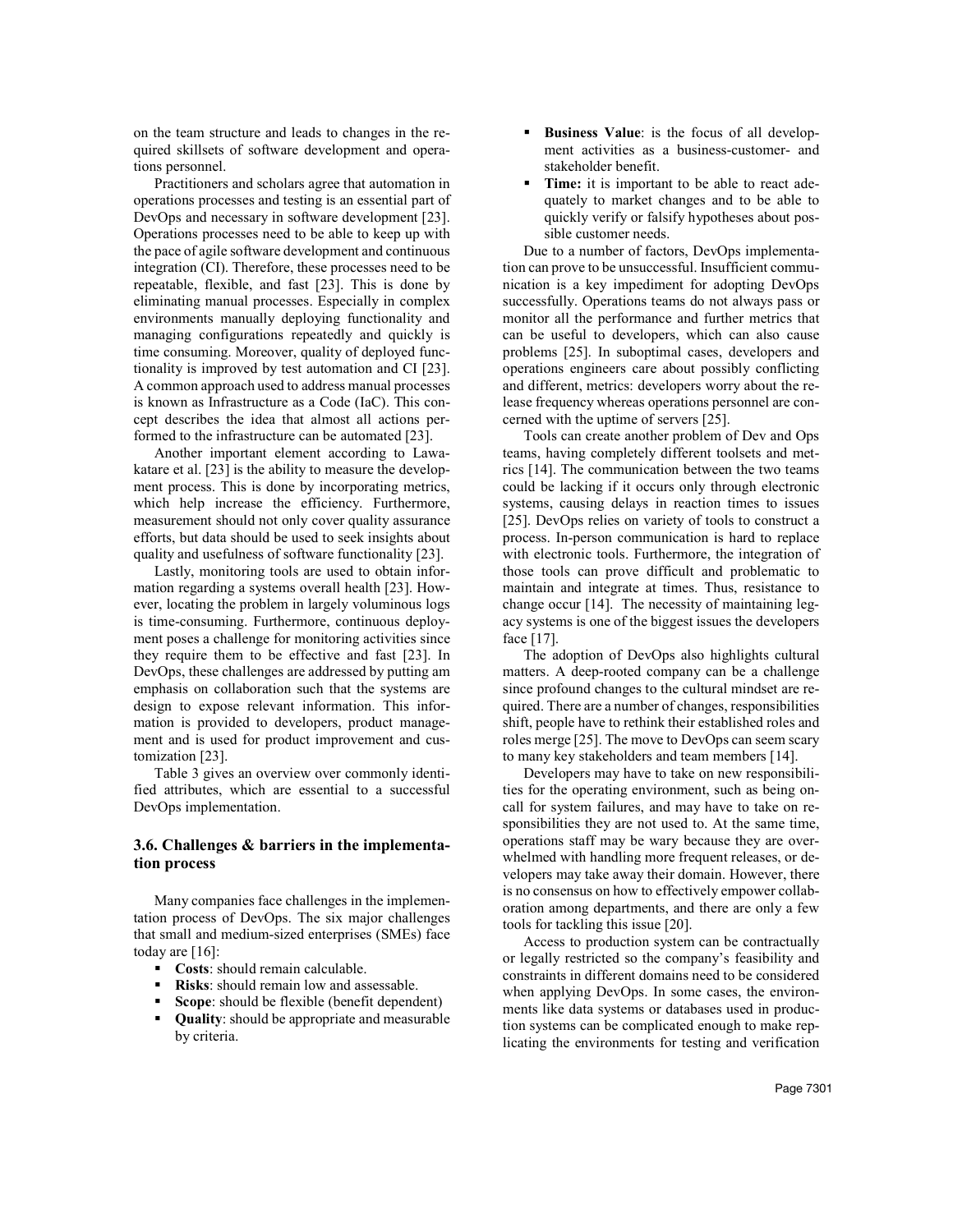complex. As a result, automated testing becomes less trustworthy meaning that heterogeneous environments provide a barrier for successful DevOps adoption [25].

An overview of common challenges can be seen in Table 3.

## **3.7. Approaches to overcoming challenges**

One solution for clear communication within a company after the introduction of DevOps is job crafting. Job crafting is the design of physical or cognitive task boundaries and/or relational boundaries. It implies that duties are at the core of the employee-employer relationship. Three specific types of job crafting may be essential in DevOps adoption [17]: task, relational, cognitive.

Task crafting refers to job crafting where work is completed in a timely manner and where the meaning of the work may change, making the employee the guardian or mover of a project. Relationship job crafting occurs when employees see their work as an important part of an integrated whole. In cognitive job crafting, employees change their perception of the work, and the focus is not exclusively on the quality of the outcome. Job crafting is a phenomenon that is often studied using a longitudinal approach [17].

A difficult question that has not been fully answered in the literature is how - or perhaps even if - an organization should be restructured to adopt DevOps. Leite et al. [19] suggest three different solutions that could help circumvent this problem: *(1) Collaborating departments:* Development and operations departments work closely together, with overlapping responsibilities between developers and operators. The use of collaborating departments is used when automation is not prioritized in operations [20]. *(2) DevOps teams:*  Assigning a "DevOps team" as a bridge between developers and operators has become a trend. A DevOps team can be introduced if the project is time-limited and focused on passing development practices to operations staff and to developers [20]. Introducing a DevOps team has proven to be better accepted as a temporary cultural transformation strategy. *(3) Crossfunctional teams:* Product team is responsible for deployment and operations. Cross-functional teams seem to be gaining traction in the literature. In this model, at least one team member must have operational skills. From this perspective, the so-called "DevOps Engineer" is also called "Full Stack Engineer". This method is also recommended by Amazon and Facebook [20].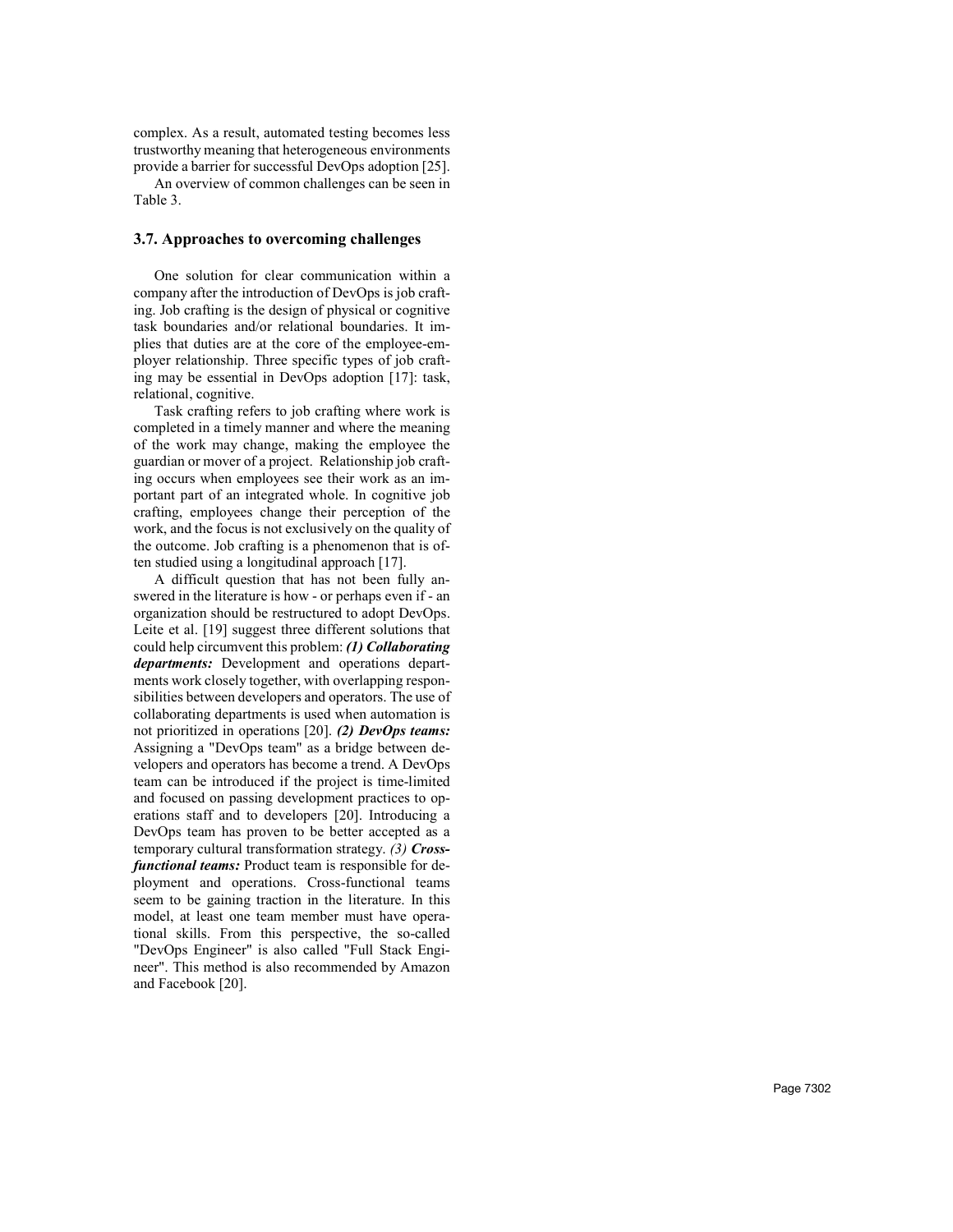|                                 | Table 2. State of the art & research studies in DevOps                                                                                                                                                                                         |                                                                                                                                                                                                                                                                 |                                                     |                                                                             |                                                                                                                |                                                                                                                                                                                                                                                                                                                                                           |
|---------------------------------|------------------------------------------------------------------------------------------------------------------------------------------------------------------------------------------------------------------------------------------------|-----------------------------------------------------------------------------------------------------------------------------------------------------------------------------------------------------------------------------------------------------------------|-----------------------------------------------------|-----------------------------------------------------------------------------|----------------------------------------------------------------------------------------------------------------|-----------------------------------------------------------------------------------------------------------------------------------------------------------------------------------------------------------------------------------------------------------------------------------------------------------------------------------------------------------|
| <b>Author</b>                   | Objective                                                                                                                                                                                                                                      | Research Imperative (R)<br>Business case (B) and / or                                                                                                                                                                                                           | Focus                                               | Approach<br>perspective<br>pug                                              | participants<br>Empirical domain /                                                                             | Key findings                                                                                                                                                                                                                                                                                                                                              |
| (2015) [23]<br>Lwakatare et al. | acterize the DevOps phenomenon<br>Investigate the elements that char-                                                                                                                                                                          | and in the practitioners' communities<br>what DevOps constitutes in academia<br>the DevOps phenomenon and exam-<br>ment and operations<br>ines how it impacts software develop-<br>R: Need for research that investigates<br>B: Lack of common understanding of | of DevOps<br>Dimensions                             | <b>VIEWS</b><br>survey & inter-<br>Literature review,                       | actively involved in the<br>4 practitioners working<br>DevOps movement                                         | ٠<br>٠<br>Still a need for empirical research to validate and<br>An initial conceptual framework that describes the<br>phenomenon<br>enhance the presented conceptual framework<br>tion, measurement, and monitoring<br>the DevOps phenomenon: collaboration, automa-<br>Definition of the main elements that characterize                                |
| [2016] [10]<br>De França et al. | academic<br>ple perspectives in order to reduce<br>tices on this topic<br>research and professional prac-<br>the conceptual gap between the<br>Characterizing DevOps in multi-                                                                 | ture or among software practitioners<br>remains unclear in the scientific litera-<br>$B + R$ : DevOps definition and scope                                                                                                                                      | non<br>Characteriza-<br>DevOps                      | Theory<br>review, Grounded<br>literature<br>Multivocal                      | N/A                                                                                                            | ٠<br>required skills, potential benefits, challenges and<br>Identified DevOps recurrent principles, practices<br>Further scientific investigations concerning the po-<br>what motivates the organizations to adopt it<br>Grounded definition for DevOps based on review-<br>tential benefits and drawbacks needed<br>ing 43 different sources             |
| $\Xi$<br>Erich et al. (2017)    | ent industries<br>involving organizations in differ-<br>literature review and evaluation<br>viewing the results of a systematic<br>zations and their processes by re-<br>Determine whether DevOps has a<br>positive effect on software organi- | defined<br>ness of DevOps<br>DevOps covers, nor how DevOps is<br>R: no consensus of what concepts<br>B: lack of evidence on the effective-                                                                                                                      | effectiveness<br>DevOps                             | view-based study<br>exploratory inter-<br>literature review &<br>Systematic | tions<br>verse<br>Senior employees at a di-<br>$($ a in total $)$<br>set of organiza-                          | ٠<br>٠<br>All involved organizations are positive about their<br>experiences and only minor problems were encoun-<br>demic literature (40 papers)<br>Comprehensive summary about DevOps in aca-<br>tered while adopting DevOps                                                                                                                            |
| $[21]$<br>Luz et al. $(2018)$   | related concepts that contribute to<br>adoption, highlighting the main<br>its adoption in industry<br>Present a theory about DevOps                                                                                                            | standing of DevOps (practitioner's<br>perspective)<br>Government institution<br>R: Generating an adequate under-<br>DevOps adoption at a Brazilian<br>B: Increase the maturity level of                                                                         | cure<br>DevOps cul-<br>Collaborative                | Theory<br>Grounded                                                          | fully adopted DevOps<br>countries that success-<br>15 companies across five                                    | $\blacksquare$<br>٠<br>$\blacksquare$<br>Continuous measurement and quality assurance are<br>tive culture<br>Core category of DevOps adoption is the collabora-<br>A theory on DevOps adoption and how to adopt it<br>both foundations                                                                                                                    |
| Agrawal & Rawat<br>$(2019)$ [2] | nesses achieve their transfor-<br>mation goals<br>Cloud work together to help busi-<br>Understand how DevOps and                                                                                                                               | cesses using cloud and non-cloud<br>locity<br>services and applications at high ve-<br>B: Need to automate DevOps pro-<br>DevOps automation tools to deliver                                                                                                    | opment<br>Cloud devel-<br>DevOps &                  | Prescriptive                                                                | <b>NA</b>                                                                                                      | ٠<br>tions at the same time is difficult to implement<br>Adopting new paths for development and opera-<br>reduce failure, and enhance job satisfaction<br>DevOps & Cloud Computing can accelerate inno-<br>Further research/guidance needed to handle<br>vation, improve collaboration, increase efficiency,<br>DevOps as a service to cloud applications |
| $(2019)$ [4]<br>Bezemer et al.  | mance engineering is applied in<br>In-depth overview of how perfor-<br>DevOps                                                                                                                                                                  | R: Many unanswered questions and<br>is addressed in industrial DevOps set-<br>research challenges in the area of per-<br>tings<br>B: Get insights into how performance<br>formance evaluation in DevOps                                                         | performance<br>& evaluation<br>management<br>DevOps | Industrial survey                                                           | ware<br>134 professionals; Soft-<br>development area                                                           | ٠<br>٠<br>mance evaluation on a regular basis<br>mance engineering practices into DevOps pipelines<br>Future research should focus on converting perfor-<br>Two third of participants do not conduct perfor-<br>Low usage of performance models in practice                                                                                               |
| [02]<br>Luz et al. (2019)       | vance in a real scenario<br>adoption and investigate the rele-<br>Develop a model on DevOps                                                                                                                                                    | adequately researched/explained<br>port newcomers interested in adopting<br>R: Process of DevOps adoption not<br>DevOps<br>B: Need for detailed guidance to sup-                                                                                                | adoption<br>DevOps                                  | Focus Groups<br>Theory,<br>Grounded                                         | Spain, and United States<br>ware o<br>Brazil, Ireland, Portugal,<br>15 practitoners of soft-<br>companies from | ٠<br>Further research explorations / instantiations in<br>other companies needed<br>and transparency<br>measurement, quality assurance, resilience, sharing<br>ity, automation, collaborative culture, continuous<br>DevOps adoption involves seven categories: agil-                                                                                     |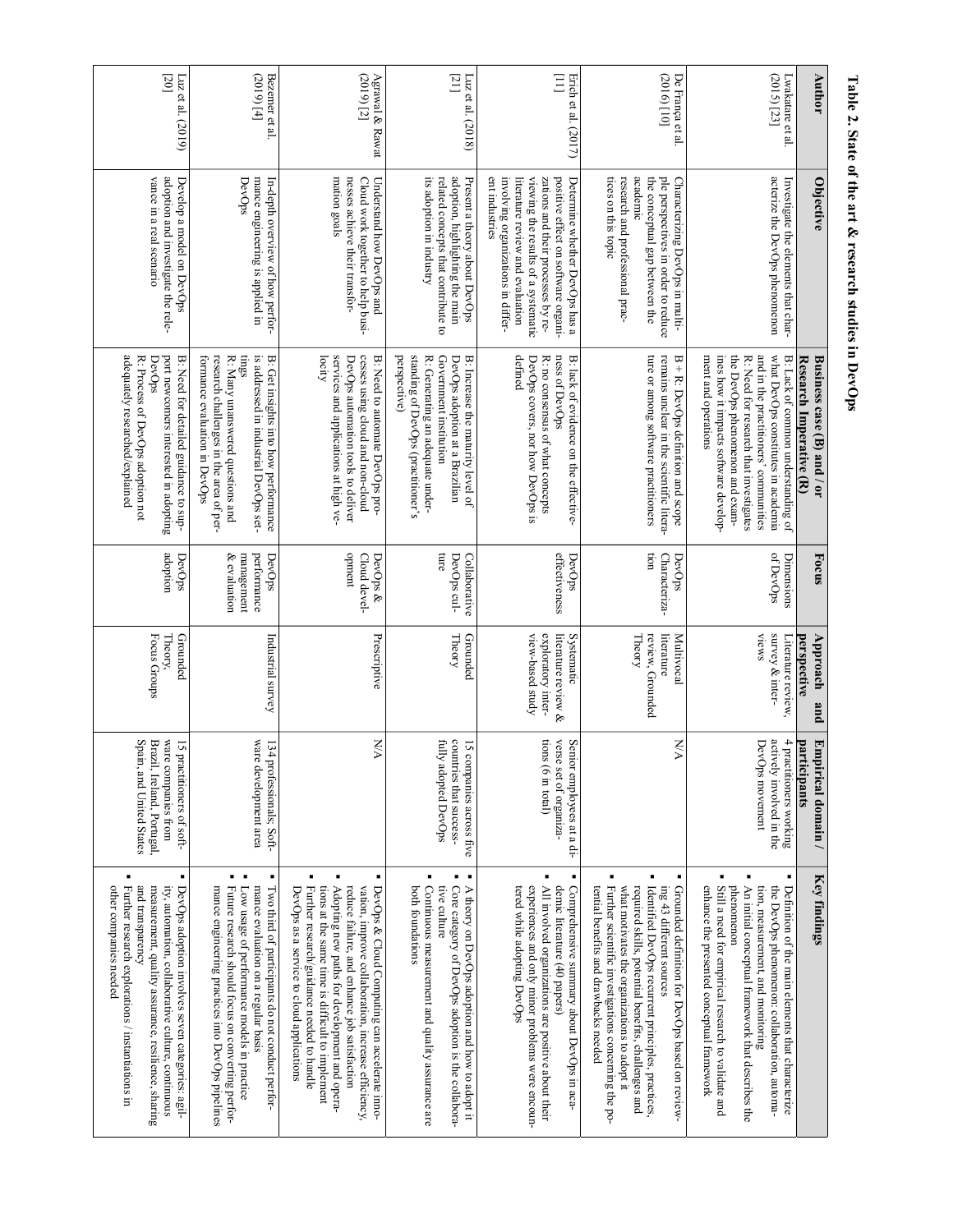| Table 3. DevOps frameworks and its identified attributes                                                                     |                                                                         |                                                      |                                                                                                                                               |                                                                                                                                                                                                                                         |                                                                                                                                                                                                                                                  |
|------------------------------------------------------------------------------------------------------------------------------|-------------------------------------------------------------------------|------------------------------------------------------|-----------------------------------------------------------------------------------------------------------------------------------------------|-----------------------------------------------------------------------------------------------------------------------------------------------------------------------------------------------------------------------------------------|--------------------------------------------------------------------------------------------------------------------------------------------------------------------------------------------------------------------------------------------------|
| General Framework Attributes                                                                                                 |                                                                         |                                                      |                                                                                                                                               | Framework Design                                                                                                                                                                                                                        |                                                                                                                                                                                                                                                  |
| Name                                                                                                                         | Author                                                                  | DevOps Area                                          | Purpose/Goal                                                                                                                                  | Key Concepts/ Elements                                                                                                                                                                                                                  | Description/Guidance on Use                                                                                                                                                                                                                      |
| View<br>Report: DevOps Literature Re-                                                                                        | & Daneva<br>$(2014)$ [11]<br>Erich, Amrit                               | eral<br>DevOps in gen-                               | done in DevOps<br>in general and examine the research<br>Gain an understanding of DevOps                                                      | automation, measurement, information sharing and<br>performance and quality assurance performance.<br>web service usage. DevOps has a<br>DevOps is supported by a culture<br>positive effect on<br>of collaboration,                    | and little research has been done overall in the area of<br>More research is needed, papers often low quality<br>DevOps.                                                                                                                         |
| and Trust in the DevOps Envi-<br>ronment<br>Mission Needs, Compliance<br>A Framework for Managing                            | Farroha &<br>(2014) [13]<br>Farroha                                     | Management<br>DevOps                                 | to meet emerging demands.<br>posturing while allowing maximum<br>Ensuring the continuity of strategic<br>flexibility to tactical enhancements | clude prioritization, compliance and security, tools,<br>and services as well a as policy.<br>Important factors when implementing DevOps in-                                                                                            | plement DevOps. Enables better collaboration<br>Framework to be used by managers wishing to im-                                                                                                                                                  |
| Management in Organizations:<br>DevOps<br>A Case Study Based on<br>An Agile Framework for ITS                                | Maleh & Be-<br>Abdelkebir,<br>2017) [1]<br>aissaoui                     | work for ITSM<br>DevOps frame-                       | vice management processes<br>holistic and practical strategic<br>framework to improve ITSM ser-                                               | adding two drivers: 1 Agility management based on<br>DevOps and 2. an agility process<br>Improving ITSM Service management processes by<br>APME)<br>maturity framework                                                                  | ciency improvements possible with this framework.<br>Important aspects for a practical agile framework for<br>TSM efficiency has been proposed. Quality and effi-                                                                                |
| velopment by using DevOps<br>Practices<br>Enhancing Lean Software De-                                                        | & Bahloul<br>(2017) [12]<br>Farid, Helmy                                | mentation<br>tion and imple-<br>DevOps adop-         | software development production<br>and introduce a new framework that<br>merge lean and DevOps process<br>Improve the performance of lean     | software development waste and how using DevOps<br>practices in improving and addressing this waste<br>was done through determining the causes of the lean<br>Enhancement of Lean Software Development process                          | waste in software development<br>The paper proposes different methods to deal with                                                                                                                                                               |
| Tools, Benefits and Challenges<br>DevOps: Concepts, Practices,                                                               | Gill (2017)<br>Ghantous &<br>$\overline{\mathbf{e}}$                    | mentation<br>tion and imple-<br>DevOps adop-         | and challenges in DevOps<br>Identify Concepts, practices, tools,                                                                              | ployment, delivery, feedback and<br>pipeline, quality assurance and roll back code.<br>Communication and Collaboration, continuous de-<br>planning automated                                                                            | understanding and enable effective adoption<br>used by researchers and practitioners to enhance their<br>collective knowledge base of DevOps that can be<br>A catalogue has been developed, which provides a                                     |
| structural equation modeling<br>tion in an enterprise using<br>utes influencing DevOps adop-<br>Modeling & measuring attrib- | $\&$ Kumar<br>Gupta, Kapur<br>(2017) [15]                               | Implementation<br>DevOps                             | DevOps implementation<br>Identify attributes influencing                                                                                      | Control, Automation, Cohesive Teams, Continuous<br>Four latent variables influencing DevOps $\rightarrow$ Source<br>Delivery, resulting in various DevOps attributes                                                                    | maturity level of DevOps implementation<br>Use variables and attributes to assess and measure                                                                                                                                                    |
| through practicing DevOps<br>Improve software quality                                                                        | & Silva<br>Perera, Perera<br>(2017) [32]                                | eral<br>DevOps in gen-                               | to software quality<br>How DevOps practice has impacted                                                                                       | ment and Sharing) for improving software quality<br>CAMS Framework (Culture, Automation, Measure-                                                                                                                                       | ing software quality. Best practices have been pro-<br>mation is the most critical success factor to improv-<br>posed (TDD, RDD, ATDD)<br>Quality is important for customer satisfaction. Auto-                                                  |
| work to Enhance Scrum with<br>Continuous Scrum: A Frame-<br>DevOps                                                           | Samarawick-<br>rama &<br><u> 27 </u><br>Perera (2017)                   | DevOps in prac-<br>imitations of<br>Capabilities and | software development<br>Overcome common challenges in                                                                                         | ous integration. The expanded Scrum framework for<br>A framework that standardizes adoption of continu-<br>DevOps performs better                                                                                                       | A framework for the combination of Scrum and<br>DevOps                                                                                                                                                                                           |
| and Challenges: Insights from a<br>DevOps Capabilities, Practices,<br>Case Study                                             | Buchan &<br>Senapathi,<br>(2018) [29]<br>Osman                          | Implementation<br>DevOps                             | DevOps implementation<br>Identify attributes influencing                                                                                      | proved user experience & higher team productivity,<br>which in turn realizes a competitive advantage.<br>pability enablers.<br>DevOps is dependent on technological, team and ca-<br>Benefits arising from employing DevOps include im- | ing DevOps<br>standing of issues as well as reasons for implement-<br>in employing DevOps. Consult for a deeper under-<br>Overview over the benefits, drivers, and challenges                                                                    |
| case study of five companies<br>DevOps in practice: A multiple                                                               | Lwakatare et<br>al. (2019)<br>[22]                                      | tion and imple-<br>DevOps adop-<br>mentation         | mented in practice<br>Determine how DevOps is imple-                                                                                          | development as well as consistent<br>Attaining ownership and responsi<br>leads to better results.<br>bility in software<br>toolchain usage                                                                                              | and internal code quality is important.<br>can cause reliability issues. Balance between speed<br>used, as complex infrastructures with manual steps<br>Deployment script validation practices should be                                         |
| tion: Grounded Theory Ap-<br>work to Secure DevOps Adop-<br>proach<br>Towards a Hypothetical Frame-                          | $\operatorname{Raf}, \operatorname{Yu} \&$<br>$^{[33]}$<br>Akbar (2020) | tion and imple-<br>mentation<br>DevOps adop-         | for DevOps Adoption<br>Use a Grounded Theory approach                                                                                         | Raises security concerns in DevO<br>factors identified<br>ps Adoption: 15                                                                                                                                                               | security concerns must be addressed. From the sur-<br>vey of 13 practitioners, 15 security concerns were<br>To successfully implement DevOps, (non-)functional<br>flagged and categorized.                                                       |
| uous Delivery, and Lean Hy-<br>that Supports DevOps, Contin-<br>pothesis Testing<br>SKI: A New Agile Framework               | erland (2020)<br>[26]<br>Saltz & Suth-                                  | effective<br>Framework for<br>DevOps support         | support DevOps and Continuous<br>Delivery teams<br>Develop a framework to effectively                                                         | defined process to be used consistently across groups.<br>hanced by including a structured iteration process.<br>DevOps framework based on Kanban philosophy, en-<br>Uses capability-based iterations. Establishes a well-              | velopment.<br>significant amount of their effort to new product de-<br>a significant degree of uncertainty 3. can dedicate a<br>1. has the ability to rapidly realize iterations, 2. faces<br>Can be used in environments where a given project: |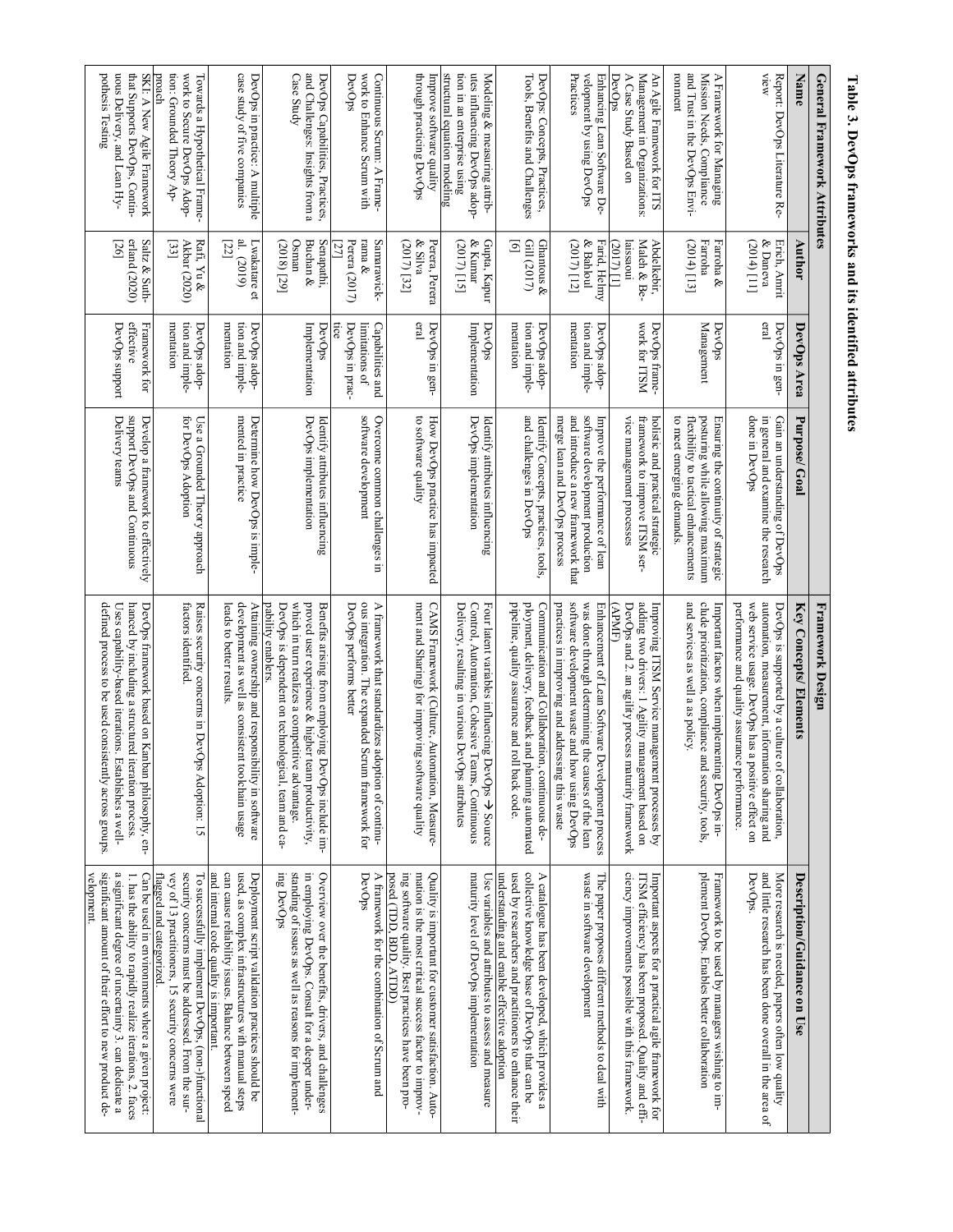| <b>Author</b>                               | Description                                                                                                                                                                                                       | Main Challenges [16]                                                                             |                                                                                                                    |                                                                                                                                  |                                                                                                                                       |                                                                                                                                         |                                                                                                                                                       |
|---------------------------------------------|-------------------------------------------------------------------------------------------------------------------------------------------------------------------------------------------------------------------|--------------------------------------------------------------------------------------------------|--------------------------------------------------------------------------------------------------------------------|----------------------------------------------------------------------------------------------------------------------------------|---------------------------------------------------------------------------------------------------------------------------------------|-----------------------------------------------------------------------------------------------------------------------------------------|-------------------------------------------------------------------------------------------------------------------------------------------------------|
|                                             |                                                                                                                                                                                                                   | $\frac{1}{2}$                                                                                    | <b>Risks</b>                                                                                                       | Scope                                                                                                                            | $\overline{\bullet}$<br>Anglity                                                                                                       | <b>Business Value</b>                                                                                                                   | <b>Lime</b>                                                                                                                                           |
| (2016) [17]<br>Jones et al.                 | search attention<br>tentially psychology-oriented re-<br>topic which would greatly benefit<br>from further management and po-<br>DevOps is an interdisciplinary                                                   | Not mentioned                                                                                    | pass<br>what their roles encom-<br>sion and beliefs as to<br>for their career progres-<br>Having different agendas | their roles encompass<br>sion and beliefs as to what<br>for their career progres-<br>Having different agendas                    | of the biggest issues the<br>developers face<br>ing legacy systems is one<br>The necessity of maintain-                               | ployee-employer rela-<br>tionship, and job craft-<br>the core of the em-<br>that these tasks are at<br>It follows, therefore,           | Not mentioned                                                                                                                                         |
| et al<br>(2016) [25]<br>Rigungu-Kalliosaari | software development organiza-<br>tions in Finland.<br>A qualitative multi-case study. In-<br>terviews of representatives of three                                                                                | Not mentioned                                                                                    | for DevOps<br>taken into consideration<br>what practices should be<br>Difficult to determine                       | roles and roles merge<br>think their established<br>eral changes, responsibili-<br>ties shift, people must re-<br>There are sev- | useful to developers<br>the performance and fur-<br>ther metrics that can be<br>always pass or monitor all<br>Operations teams do not | communication<br>successfully adopting<br>DevOps is insufficient<br>A key impediment for                                                | are concerned with<br>erations personnel<br>dorency whereas op-<br>the uptime of servers<br>about the release fre-<br>developers worry                |
| Ganthous & Gill<br>(2017) [14]              | seems to be an appropriate ap-<br>of agile software development, it<br>software in small releases.<br>proach to enable the continuous de-<br>DevOps originated in the context<br>livery and deployment of working | Not mentioned                                                                                    | Not mentioned                                                                                                      | metrics<br>ing separate toolsets and<br>Dev and Ops teams hav-                                                                   | effective Agile-DevOps<br>technology environment<br>Establish and simulate an                                                         | experience<br>ple competency and<br>capability such as peo-<br>most important human<br>agility depends on the<br>Large scale enterprise | Not mentioned                                                                                                                                         |
| Gupta et al.<br>(2019) [15]                 | continuous delivery<br>tries that successfully established<br>ing team spread across three coun-<br>in a project of a software engineer-<br>This paper presents the experiences                                   | a cloud environ-<br>ment helps to con-<br>Ops automation in<br>trol the ops cost                 | added more value to ver-<br>sion increments<br>predict the risks and<br>Automation helped to                       | scope-based releases;<br>pared to legacy fixed<br>value stream-based<br>Release strategies com-                                  | and frequency of releases<br>Anticipating the quality                                                                                 | sion increments<br>ness value with ver-<br>Deliver higher busi-                                                                         | stone is too costly<br>and impacts the<br>version increment<br>timely release of the<br>Delay in any mile-                                            |
| $[61]$ $(610)$<br>Lette et al.              | ciating these concepts with tools,<br>practitoners in choosing a proper<br>they contributed to supporting<br>presented in the literature. By asso-<br>toolset<br>DevOps concepts and challenges                   | cost<br>ducing risk and<br>comes, such as re-<br>achieve some<br>business out-<br>DevOps aims to | cost<br>such as reducing risk and<br>some business outcomes,<br>DevOps aims to achieve                             | Not mentioned                                                                                                                    | ity were aggregated in a<br>"total quality index".<br>Metrics such as productiv-                                                      | and are built around<br>through the network<br>Services interact<br>business capabilities                                               | cesses<br>reliable releases led<br>ment times, and the<br>tion of agile pro-<br>to inefficient execu-<br>need for frequent and<br>Significant deploy- |
| (2020)[16]<br>Halstenberg et al.            | of the barriers is that the meaning<br>evolving.<br>of DevOps is unclear but also<br>shifted in the past and other tools<br>for DevOps keep evolving so one<br>The meaning of DevOps has                          | main calculable<br>Costs should re-                                                              | and assessable<br>Risks should remain low                                                                          | ble based on the benefits<br>The scope should be flexi-                                                                          | urable by criteria<br>be appropriate and meas-<br>The quality level should                                                            | and stakeholder bene-<br>opment activities as a<br>Ët<br>business-customer-<br>the focus of all devel-<br>The business value is         | quately to market<br>able to react ade-<br>changes<br>It is important to be                                                                           |

# Table 4. Challenges and barriers **Table 4. Challenges and barriers**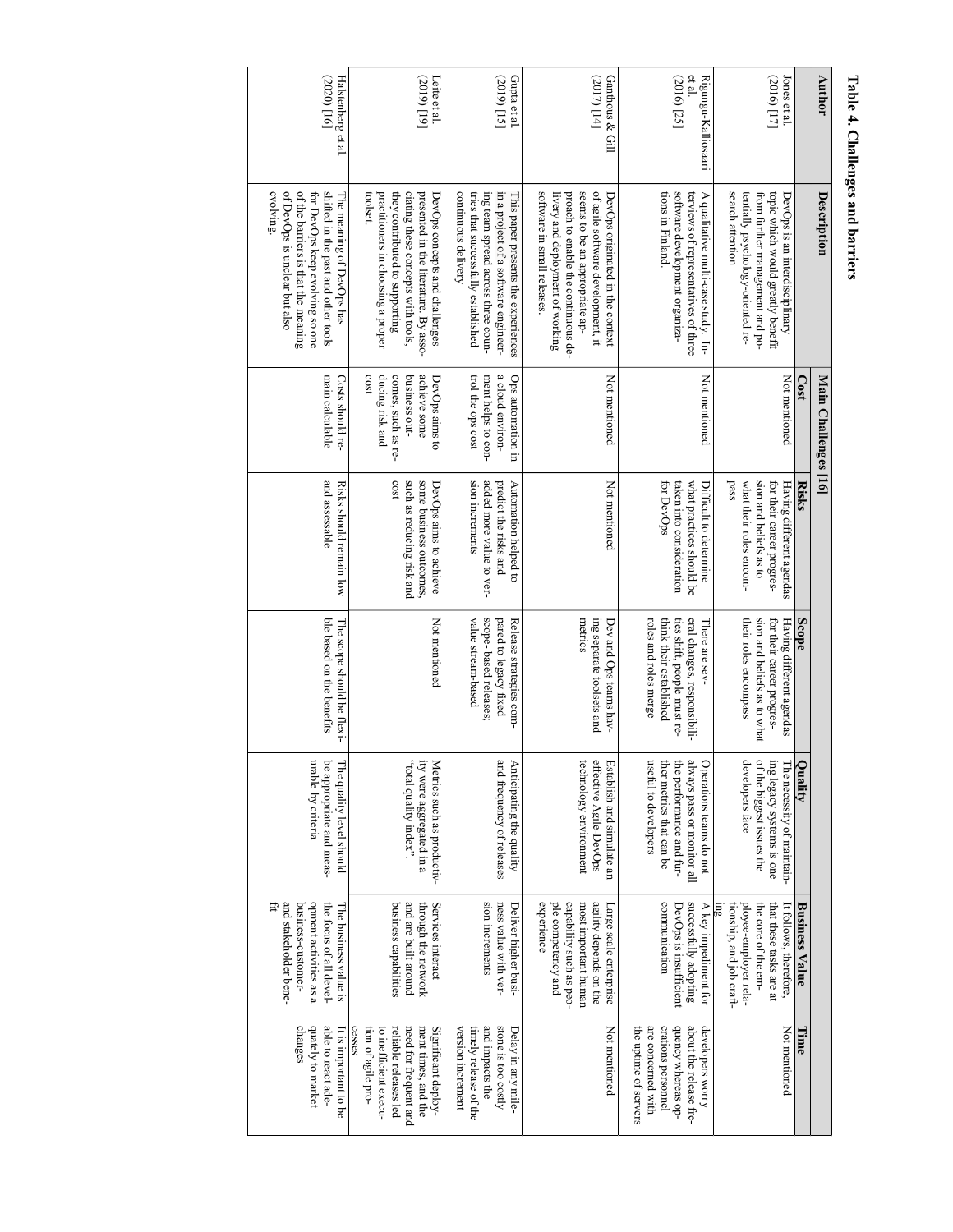## **4. Discussion**

This paper explores DevOps implementation by reviewing the relevant literature. Two main goals were identified: To uncover the challenges and barriers in the implementation process and to derive methods and approaches to overcoming these challenges.

The systematic literature review provides a broad overview of DevOps and its practices. Recently, the scientific community has conducted an increased number of research papers into DevOps. Today, the demand for customized IT solutions has increased significantly. Furthermore, in this digital world, customers demand fast results in order to accommodate the changing needs. With the fast-paced changes, traditional software development approaches have failed and need to be overhauled because of their lack of adaptation and non-agile proceeding.

Additionally, in order to meet today's customers' needs and satisfy their demand, a continuous delivery of digital products is a must. This goal can be achieved by implementing DevOps as a way to merge operational and development teams. This combination allows organizations to communicate more efficiently and makes delivery of software faster and more convenient to the customer's needs. The changing nature of software development is reflected in the definition process of DevOps. No single homogenous definition for DevOps has been defined by research. However, many definitions include common aspects outlined in this paper. Furthermore, the conflicting views (DevOps as a cultural movement vs. DevOps as a job description) make it evident, that there is a divide regarding the definition [24].

Common models include the CAMM or CAMS framework, which include a few key aspects, which define DevOps. The four dimensions are Culture, Automation, Measurement and Monitoring or Sharing. The first dimension encompasses aspects related to teamwork and collaboration. Open communication is considered to be a crucial factor when adopting DevOps especially in large teams and organizations. Smaller teams are often not as separated and experience more intensive communication. The automation aspect is based on a technical level [23].

The tools that are used to collaborate, measure, monitor and automate are equally important. However, it is important to note, that there are no universal solutions. The selection of the right tools in the appropriate environment with a specialized team is key to adapting and implementing DevOps.

#### **RQ1: What challenges/barriers exist in SMEs when introducing DevOps?**

DevOps is often adopted to benefit from higher productivity, lower delivery time, automated processes, and greater customer satisfaction.

However, implementing DevOps can be quite **challenging**. Overcoming these challenges is key to the success of DevOps. As shown in earlier chapters, there are technical as well as interpersonal **barriers**. Common challenges include lack of a clear definition (1), deep-seated company culture (2), insufficient communication (3), geographical distribution (4) and organisation structure (5) [23].

Apart from the challenge to adopt DevOps in an enterprise, the operation in a DevOps environment is also challenging. The literature does not provide recommendations or a model how to deal with the different views of development and operation teams. Nevertheless, a consensus on the importance of DevOps in an organization should be fostered, as this can help mitigate communication issues.

#### **RQ2: How can companies overcome these challenges?**

In order to overcome the challenges of the implementation of DevOps, companies must work towards a common goal. This can be achieved with a supportive management and a team that is willing to change the corporate culture that is aligned with the DevOps ideal. Recognizing and dealing with these issues appropriately is important. Combined with the increasing demand of "state-of-the-art IT-solutions" in the market and unpredictability of upcoming innovations, enterprises need to focus on leadership aspects to adopt DevOps successfully. Furthermore, since organizations and their needs are ever-changing and unique, no universal framework or solution to adopt DevOps in an existing infrastructure, can be defined.

The major cultural shift is probably the biggest obstacle to moving forward, bigger than process or current technical competencies. That is the point where leadership can play an important role. Management must be supportive and change the corporate culture to match the ideal DevOps setup.

# **5. Conclusion and directions for further research**

This paper's aim is to identify challenges and barriers that come up in DevOps implementations and discussing possible causes and methods to overcome them. This was done through a literature review, evaluation, and discussion of the results. The main inten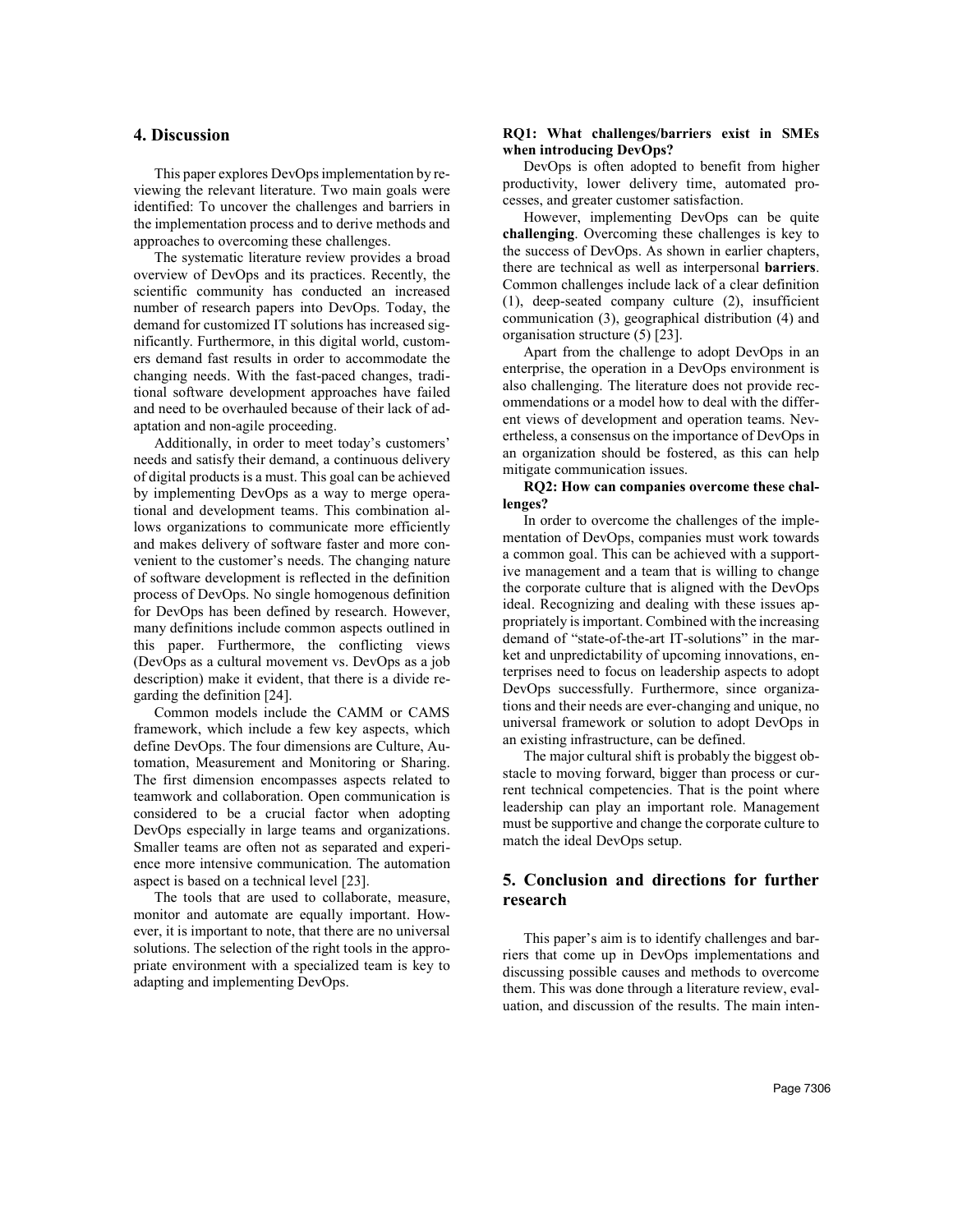tion was to create a comprehensible and deeper understanding that would provide a basis and motivate future researchers for broader investigations in this area.

From the literature perspective, it is clear that DevOps is a very interdisciplinary field that has not yet fully exhausted the research needs and where many different research potentials still exist.

While the DevOps literature continues to grow, there is a diversity of meanings, aspirations and technologies that poses confusion and ambiguity for future research. Different publications highlight this experience and show that a common understanding and definition is lacking in academia but also among practitioner communities.

While much of the previous research has examined usage, characteristics and benefits of DevOps, there is a lack of research of practical significance that companies can adopt and use in practice to drive a successful DevOps implementation.

Based on the literature and the earlier discussion, it can be summarized that DevOps implementations consist of the following categories that are interrelated and have an interaction: Agility, Collaboration, Automation, Measurement, Monitoring and Transparency.

Implementing these aspects is crucial for a successful DevOps adoption. Therefore, it requires interaction between development and operations on a team and departmental but also individual level. If these aspects are not given the necessary attention early on, challenges arise that become more complicated to overcome later.

Therefore, early adopters should develop appropriate communication strategies and define and embody an organization-wide DevOps culture. This also requires embedding policies and practices (e.g. DevOps principles, Agile Manifesto) into the organizational structure. These should be accompanied by competent and experienced leadership that supports on an individual and mental level.

Given the complexities in the field of DevOps, a one-size-fits-all approach is questionable and calls for a novel approach to the adoption of DevOps considering given domain-specific conditions, particularities, and constraints e.g. in SME.

Based on the principles of method engineering, additional effort could be spent on the development of a method for the adoption of DevOps. It has to be noted that the proposed method should not directly aim at changing the implied styles or patterns of behavior discussed in the previous sections, but rather should take these issues for granted and should seek to improve an organization's ability in dealing with the management of DevOps.

To address the increased need for research with practical contextual rich results, we will focus on small and medium-sized Swiss enterprises (SMEs) in a second part of our research. The investigation of different use cases of DevOps implementations in different organizations offers the opportunity to validate the theoretical insights gained from this paper and to test them for practical relevance.

Based on this, we seek to better understand the quantifiable but also cognitive and social aspects of DevOps adoption within our practical work. Furthermore, the limitations that only become clear when time, cost and human resources are included in the research will become evident.

With this goal in mind, iterative qualitative research will be conducted, including interviews and focus groups. The goal is to explore the possibilities, provide assessments of the feasibility, usefulness, and subsequent measurement of success of a smooth DevOps implementation, and recommend when and in what context the introduction of DevOps is justified.

This will be particularly helpful for smaller organizations that are considering a DevOps implementation and are uncertain about whether or how to start.

## **6. Limitations**

Although this literature review was conducted in a disciplined manner, potential limitations must be acknowledged.

There is a potential risk of missing relevant literature since all papers written in other languages than English were excluded. In addition, considering the previous section, it becomes obvious that a structured approach to the adoption of DevOps, especially for SME, could be a reasonable area of future research.

In this context, the paper at hand explored literature sources with a strong academic reference, which excludes contributions from practice such as software companies or consultancies.

Another possible limitation is selection bias. To reduce this threat, the review was conducted and validated by three independent researchers.

Another area of concern is that this paper covers publications that were published before the end of 2021. As a conclusion, the results of this review can quickly become outdated since the number of new DevOps contributions dealing with challenges and barriers is increasing constantly.

Finally, it has to be noted that the paper at hand is an ongoing research, which deals with the theoretical aspect in the first part. Therefore, this work is still in the early stages and should not be considered fully comprehensive and conclusive. Nevertheless, it offers first insights and illuminates the DevOps phenomenon from the literature viewpoint. It contributes to DevOps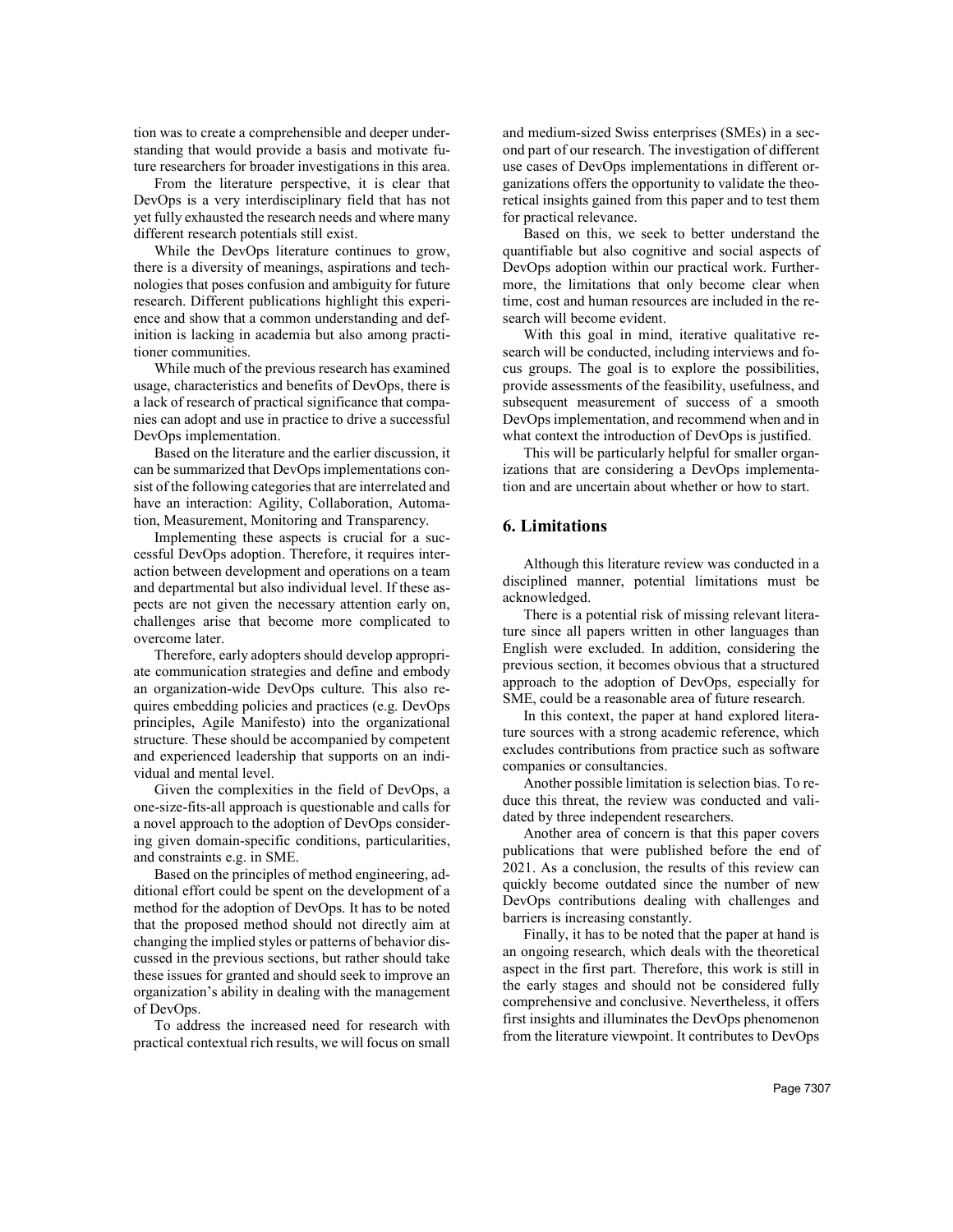research by summarising what has been written in the academic literature on DevOps adoption. This can serve as a basis for researchers to get an overview of the academic literature and to further explore potential gaps.

## **7. References**

- [1] Abdelkebir, S. A. H. I. D., Maleh, Y., & Belaissaoui, M. (2017). An agile framework for ITS management In organizations: A case study based on DevOps. In Proceedings of the 2nd International Conference on Computing and Wireless Communication Systems. 1-8.
- [2] Agrawal, P., & Rawat, N. (2019). DevOps, a new approach to cloud development & testing. In 2019 International Conference on Issues and Challenges in Intelligent Computing Techniques (ICICT). (1). 1-4.
- [3] Bass, L., Weber, I., & Zhu, L. (2015). DevOps: A software architect's perspective. Addison-Wesley Professional.
- [4] Bezemer, C. P., Eismann, S., Ferme, V., Grohmann, J., Heinrich, R., Jamshidi, P., ... & Willnecker, F. (2019, April). How is performance addressed in DevOps?. In Proceedings of the 2019 ACM/SPEC International Conference on Performance Engineering. 45-50.
- [5] Bordeleau, F., Cabot, J., Dingel, J., Rabil, B. S., & Renaud, P. (2019). Towards modeling framework for DevOps: requirements derived from industry use case. In International Workshop on Software Engineering Aspects of Continuous Development and New Paradigms of Software Production and Deployment. 139- 151.
- [6] Bou Ghantous, G., & Gill, A. (2017). DevOps: Concepts, practices, tools, benefits and challenges. *PACIS2017*.
- [7] Caprarelli, A., Di Nitto, E., & Tamburri, D. A. (2019). Fallacies and pitfalls on the road to DevOps: a longitudinal industrial study. In *International Workshop on Software Engineering Aspects of Continuous Development and New Paradigms of Software Production and Deployment*. 200-210.
- [8] Capizzi, G., Sciuto, G. L., Napoli, C., Połap, D., & Woźniak, M. (2019). Small lung nodules detection based on fuzzy-logic and probabilistic neural network with bioinspired reinforcement learning. *IEEE Transactions on Fuzzy Systems*, *28*(6), 1178-1189.
- [9] Cooper, Harris M. "The Structure of Knowledge Synthesis." Knowledge in Society 1, no. 1 (1988): pp. 104– 126.
- [10] De França, B. B. N., Jeronimo, H., & Travassos, G. H. (2016). Characterizing DevOps by hearing multiple voices. In Proceedings of the 30th Brazilian symposium on software engineering. 53-62.
- [11] Erich, F. M. A., Amrit, C., & Daneva, M. (2017). A qualitative study of DevOps usage in practice. *Journal of Software: Evolution and Process*, *29*(6).
- [12] Farid, A. B., Helmy, Y. M., & Bahloul, M. M. (2017). Enhancing lean software development by using DevOps practices. *International Journal of Advanced Computer Science and Applications*, *8*(7), 267-277.
- [13] Farroha, B. S., & Farroha, D. L. (2014). A framework for managing mission needs, compliance, and trust in the DevOps environment. In *2014 IEEE Military Communications Conference*. 288-293.
- [14] Ganthous, G., & Gill, A. (2017). DevOps: Concepts, Practices, Tools, Benefits and Challenges. Association for Information Systems, AIS Electronic Library (AISeL). Sydney: Pacific Asia Conference on Information Systems (PACIS).
- [15] Gupta, V., Kapur, P. K., & Kumar, D. (2017). Modeling and measuring attributes influencing DevOps implementation in an enterprise using structural equation modeling. *Information and software technology*, *92*, 75-91.
- [16] Halstenberg, J., Pfitzinger, B., & Jestädt, T. (2020). DevOps - Ein Überblick. Wiesbaden: Springer Vieweg.
- [17] Jones, S., Noppen, J., & Lettice, F. (2016). Management Challenges for DevOps Adoption within UK SMEs. Saarbrücken: QUDOS.
- [18] Kloos, U., Martinez, N., & Tullius, G. (2018). Informatics Inside connect (IT). Reutlingen: INF Informatik.
- [19] Leite, L., Rocha, C., Kon, F., Milojicic, D., & Meirelles, P. (2019). A survey of DevOps concepts and challenges. *ACM Computing Surveys (CSUR)*, *52*(6), 1-35.
- [20] Luz, W. P., Pinto, G., & Bonifácio, R. (2019). Adopting DevOps in the real world: A theory, a model, and a case study. *Journal of Systems and Software*, *157*, 110384.
- [21] Luz, W. P., Pinto, G., & Bonifácio, R. (2018). Building a collaborative culture: a grounded theory of well succeeded devops adoption in practice. In *Proceedings of the 12th ACM/IEEE International Symposium on Empirical Software Engineering and Measurement*. 1-10.
- [22] Lwakatare, L. E, et al. (2019). DevOps in practice: A multiple case study of five companies. Information and Software Technology, Volume 114, 217-230
- [23] Lwakatare, L. E., Kuvaja, P., & Oivo, M. (2015). Dimensions of devops. In *International conference on agile software development*. 212-217.
- [24] Macarthy, R. W., & Bass, J. M. (2020). An empirical taxonomy of DevOps in practice. In *2020 46th Euromicro Conference on Software Engineering and Advanced Applications (SEAA)*. 221-228.
- [25] Rigungu-Kalliosaari, L., Mäkinen, S., Lwakatare, L., Tiihonen, J., & Männistö, T. (2016). DevOps Adoption Benefits and Challanges in Practice: A Case Study. Department of Computer Science, Department of Information Processing Science. Helsinki: Springer International Publishing AG.
- [26] Saltz, J., & Sutherland, A. (2020). SKI: A new agile framework that supports DevOps, continuous delivery, and lean hypothesis testing. In *Proceedings of the 53rd Hawaii International Conference on System Sciences*.
- [27] Samarawickrama, S. S., & Perera, I. (2017). Continuous scrum: A framework to enhance scrum with DevOps. In *2017 Seventeenth international conference on advances in ICT for emerging regions (ICTer)*. 1-7.
- [28] Saunders, Mark, Lewis, Philip, and Thornhill, Adrian. Research Methods for Business Students. 6th ed. Harlow, UK: Pearson, 2012.